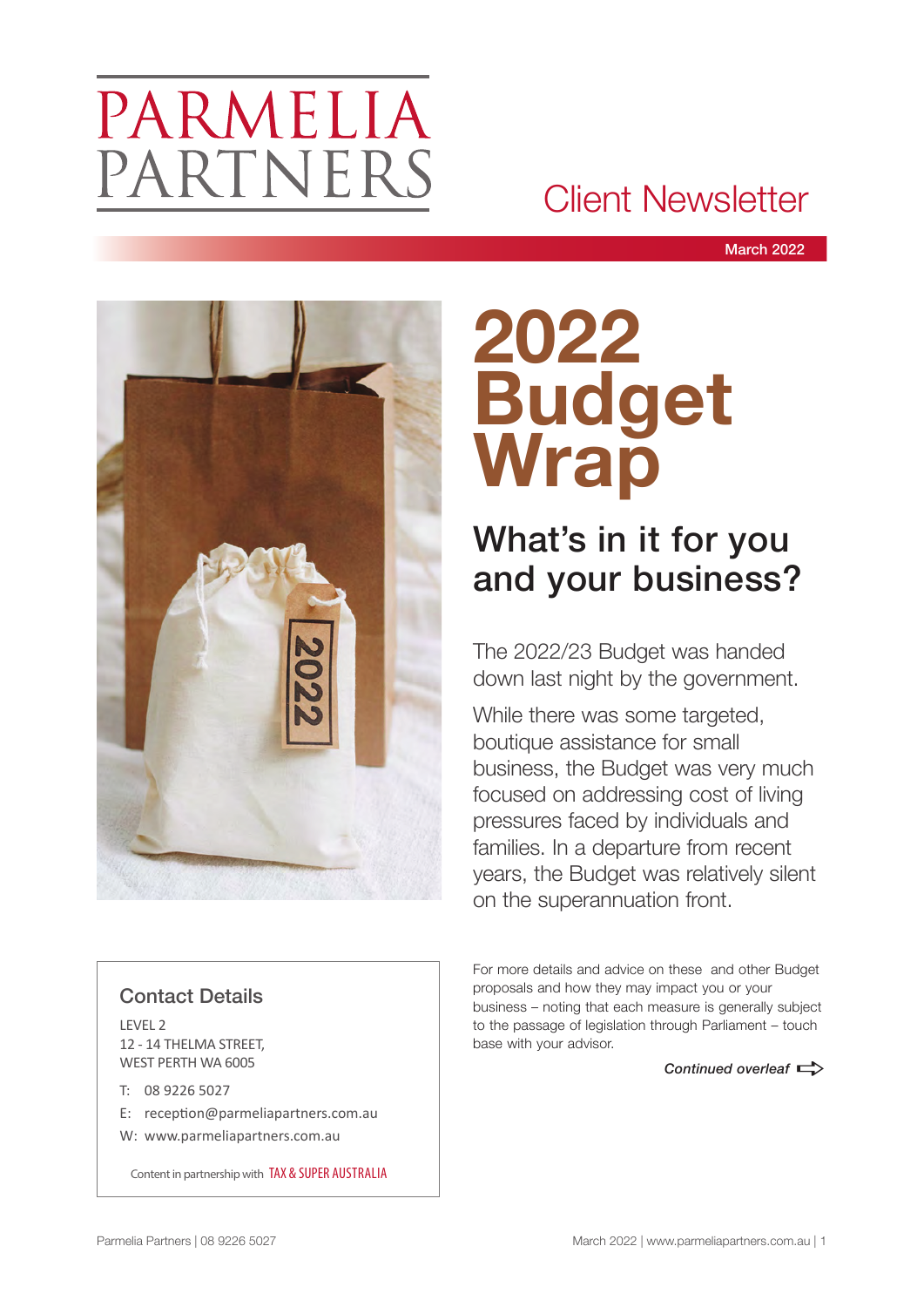

# **2022 Budget Wrap Business**

The headline measures included:

#### **20% Additional Deduction for Skills Training and Digital Adoption**

Businesses with a turnover of less than \$50 million stand to receive a 20% uplift in deductions (on what they would normally be entitled to) for eligible expenditure on external training courses and digital technology. This 20% boost applies to expenditure incurred from the time of last night's Budget until 30 June 2023 for digital adoption, and until 30 June 2024 for skills training. Some exclusions apply.

#### **Apprentice Wage Subsidies Extended**

The Boosting Apprenticeship Commencement (BAC) and Completing Apprenticeship Commencements (CAC) wage subsidies will be extended by three months to 30 June 2022. Additionally, funding has been set aside over five years to introduce a new Australian Apprenticeships Incentive System from 1 July 2022 to support employers and apprentices in 'priority occupations'.

#### $\Rightarrow$  This is welcome news for employers and *apprentices alike.*

#### **Reduction in GDP Uplift Factor for PAYG and GST Instalments for 2022/23**

This will be pegged at 2% for 2022/23. This is significantly lower than the 10% that would otherwise have applied under the statutory formula. It will apply to small to medium enterprises eligible to use the relevant instalment methods (up to \$10 million annual aggregated turnover for GST instalments, and \$50 million annual aggregated turnover for PAYG instalments).

 $\Rightarrow$  For background, each year the ATO adjusts GST *and PAYG instalment amounts your business may be required to pay using a formula known as the gross domestic product (GDP) adjustment. This is*  *based on data published by the Australian Bureau of Statistics.*

*This measure may provide real cash flow relief for eligible businesses in the coming financial year.* 

#### **PAYG instalments: Option to Base on Current Financial Performance**

Companies will be permitted to opt to have their PAYG instalments calculated based on current financial performance (as opposed to past year/past period performance) extracted from business accounting software.

\_ *While this measure is welcome, reflecting real time business performance, it is anticipated that this will not come on stream until 1 January 2024.* 

#### **Employee Share Schemes for Unlisted Companies – Thresholds Amended**

The investment thresholds for unlisted companies in respect to employee share schemes (ESS) will be changed. Where employers make larger offers in connection with ESS in unlisted companies, participants will be able to invest up to:

- \$30,000 per participant per year, accruable for unexercised options for up to five years, plus 70% of dividends and cash bonuses, or
- Any amount, if it would allow them to immediately take advantage of a planned sale or listing of the company to sell their purchased interests at a profit.

The regulatory requirements for offers to independent contractors will also be removed where they do not have to pay for interests.

No date of commencement was announced.

**ESS** are becoming increasingly popular as a way to *incentivise employees by (at least in part) tying their remuneration to the performance of the business.*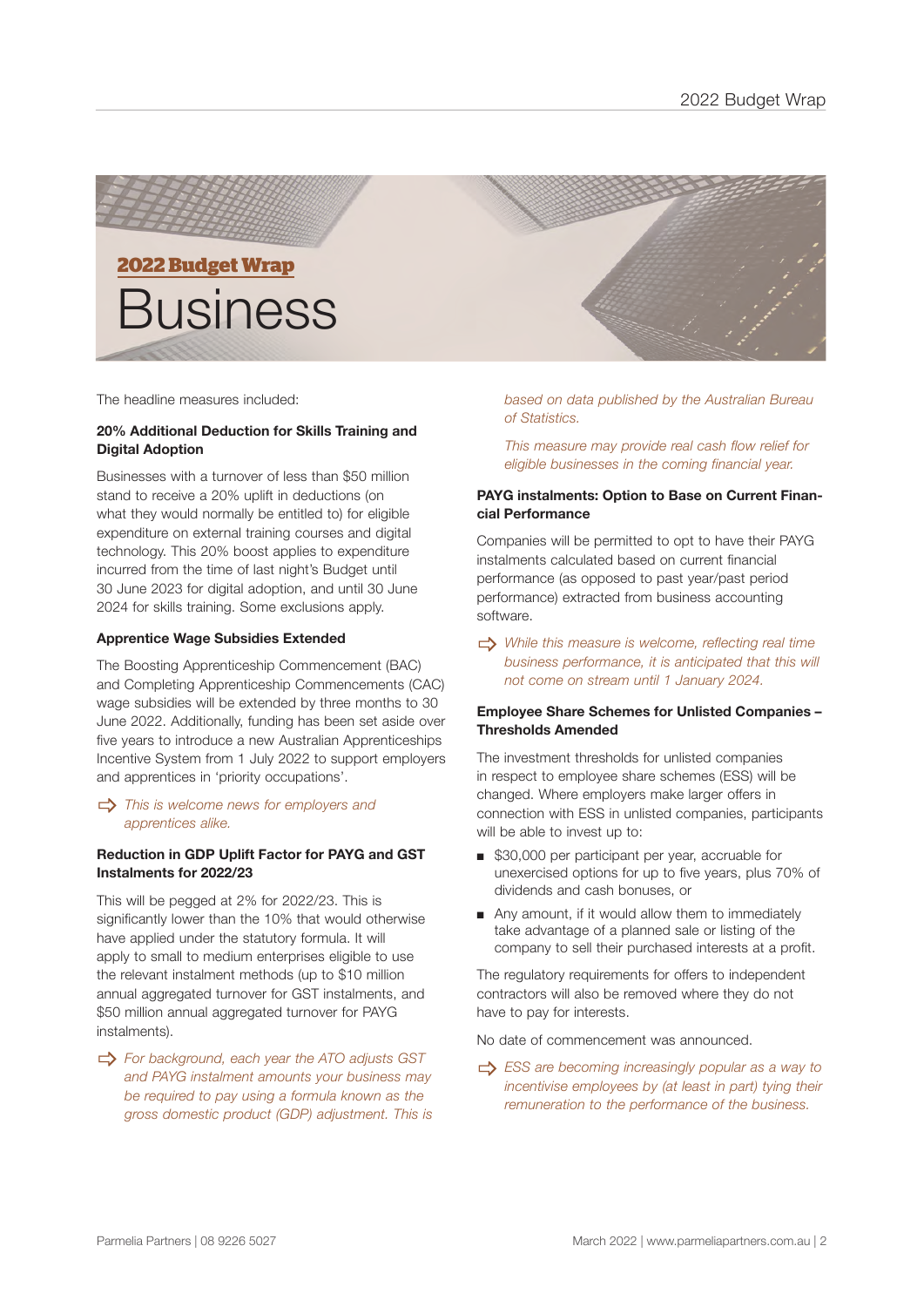

In a Budget targeting the hip pocket, some of the bigticket measures were:

#### **LMITO Increased**

The low and middle income tax offset (LMITO) will increase by \$420 in 2021/22. Thus, eligible individuals may receive a tax offset of up to \$1,500 upon lodgement of their upcoming 2021/22 tax returns. This will be for those earning between \$48,001 and \$90,000 but phasing out up to \$126,000.

 $\Rightarrow$  Depending on your personal tax position, this *could certainly act as an incentive to get those tax returns lodged early this upcoming tax season.* 

#### **\$250 Cost of Living Payment**

A once-off, tax exempt, cost of living payment will be made to six million eligible pensioners, welfare recipients, veterans and eligible concession card holders.

#### \_ *This will provide immediate relief as the payment is made next month (April 2022).*

#### **COVID Test Expenses Deductible**

As announced last month, the cost of taking a COVID test (PCR or RAT) to attend work will be tax deductible, dating back to 1 July 2021. There's also relief for employers in that FBT will not apply where COVID tests are provided to employees in this context.

#### $\Rightarrow$  *Employees and employers should retain proof of their expenditure (e.g. receipts).*

#### **2022/23 Income Tax Rates Unchanged**

The tax rates for the upcoming financial year remain unchanged from the current year.

The next round of personal income tax cuts, which have already been legislated, will not come into effect for another couple of years (from 1 July 2024).



### Temporary Reduction in Fuel Excise

This has been reduced by 50% for a period of six months. If passed on in full, it will result in the excise (and the price of fuel) being reduced by just over 22 cents per litre. This takes effect immediately from 30 March 2022.



## Relief for First Home Buyers

The Home Guarantee Scheme will expand by it being made available to 50,000 individuals/couples each year. This scheme helps those eligible clear perhaps the main hurdle in entering the housing market – saving for a deposit. Under the scheme, eligible first home buyers can with the assistance of government obtain a loan to build a new home or purchase a newly-built home with a deposit of as little as 5%.

This information is general in nature. It has been prepared without taking into account your objectives, personal or business circumstances, financial situation or needs. Because of this, you should, before acting on this information,

consider in consultation with your adviser, its appropriateness, having regard to your objectives, personal or business circumstances, financial situation and needs.